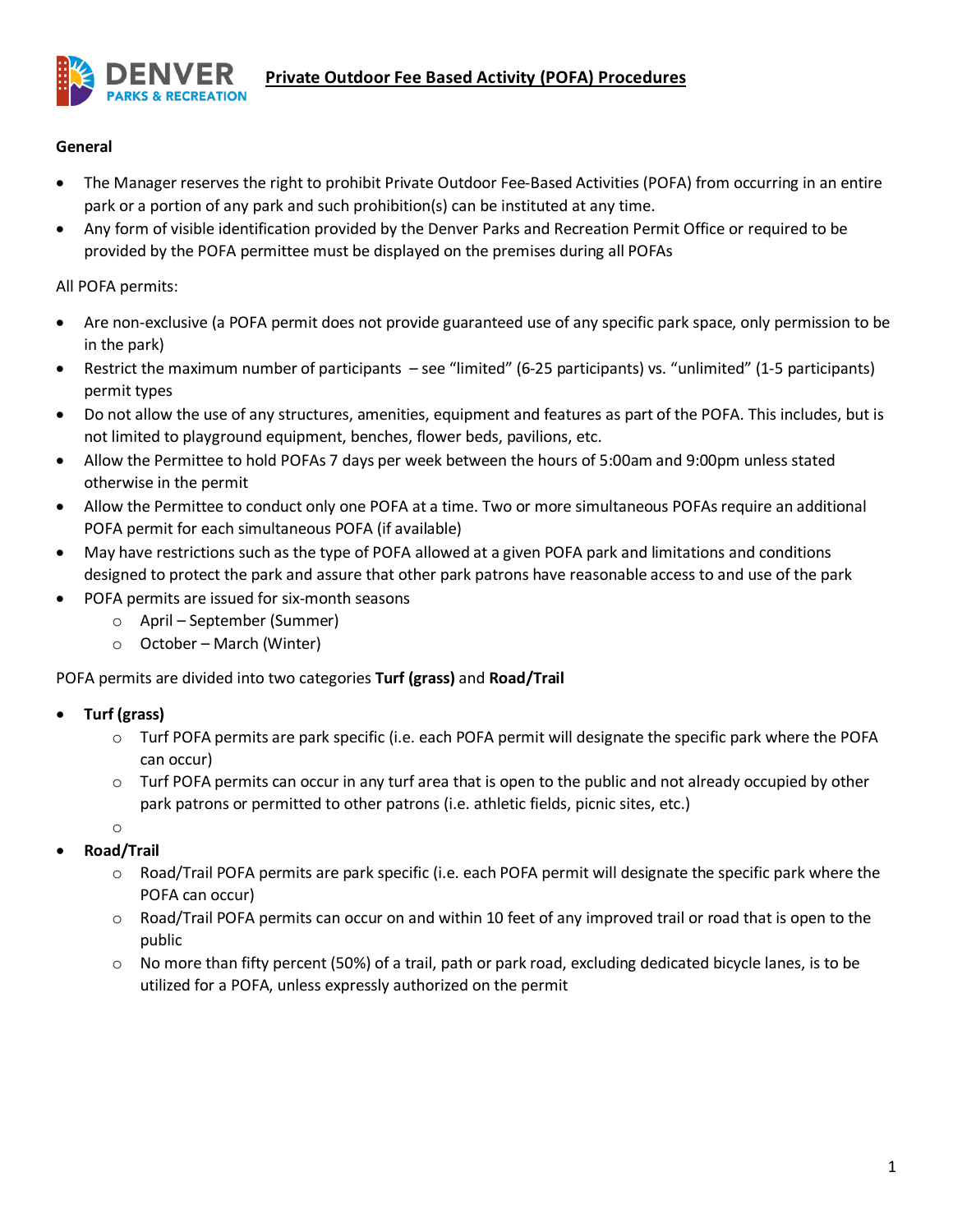

# **Private Outdoor Fee Based Activity (POFA) Procedures**

The maximum number of "limited" POFA permits (6-25 participants) that will be issued for specific parks per season is listed below. There is no maximum number of "unlimited" POFA permits (1-5 participants) that will be issued per park.

| <b>Park</b>            | <b>Turf (grass)</b> | <b>Road/Trails</b> |
|------------------------|---------------------|--------------------|
| Argo                   | $\mathbf{1}$        | 0                  |
| <b>Bear Valley</b>     | $\overline{1}$      | $\overline{2}$     |
| <b>Berkeley</b>        | 3                   | $\overline{2}$     |
| <b>Bible</b>           | $\overline{2}$      | $\overline{2}$     |
| Central                | $\overline{2}$      | $\overline{2}$     |
| City                   | 6                   | 3                  |
| <b>Civic Center</b>    | $\overline{2}$      | $\overline{2}$     |
| Congress               | $\mathbf{1}$        | $\overline{2}$     |
| Commons                | $\overline{2}$      | $\mathbf 0$        |
| Cranmer                | $\overline{1}$      | $\overline{2}$     |
| Cuernavaca             | $\overline{2}$      | $\overline{2}$     |
| Elyria                 | $\overline{1}$      | $\overline{c}$     |
| Forrest Parkway        | $\overline{1}$      | $\mathbf 0$        |
| <b>Fred Thomas</b>     | $\overline{2}$      | $\overline{2}$     |
| Garland                | 4                   | $\overline{2}$     |
| George Wallace         | $\mathbf{1}$        | $\overline{1}$     |
| <b>GVR/Town Center</b> | $\overline{1}$      | $\overline{2}$     |
| <b>Harvard Gulch</b>   | 3                   | $\overline{2}$     |
| Harvey                 | $\overline{1}$      | $\overline{2}$     |
| La Alma/Lincoln        | $\mathbf{1}$        | $\mathbf{1}$       |
| Lowry Sports Complex   | $\overline{2}$      | $\overline{2}$     |
| Mestizo-Curtis         | $\overline{1}$      | $\overline{2}$     |
| Montbello Central      | $\overline{1}$      | $\overline{2}$     |
| Parkfield              | $\overline{2}$      | $\overline{2}$     |
| Rosamond               | $\overline{2}$      | $\overline{2}$     |
| Skyline                | $\overline{2}$      | $\overline{2}$     |
| Sloan's Lake           | 5                   | 3                  |
| <b>Ruby Hill</b>       | 3                   | $\overline{2}$     |
| Sonny Lawson           | $\overline{2}$      | $\overline{2}$     |
| Southwest Rec.         | $\overline{1}$      | $\overline{2}$     |
| Veterans               | $\overline{1}$      | $\overline{2}$     |
| Washington             | 3                   | $\mathsf 3$        |
| Westwood               | $\overline{1}$      | $\overline{1}$     |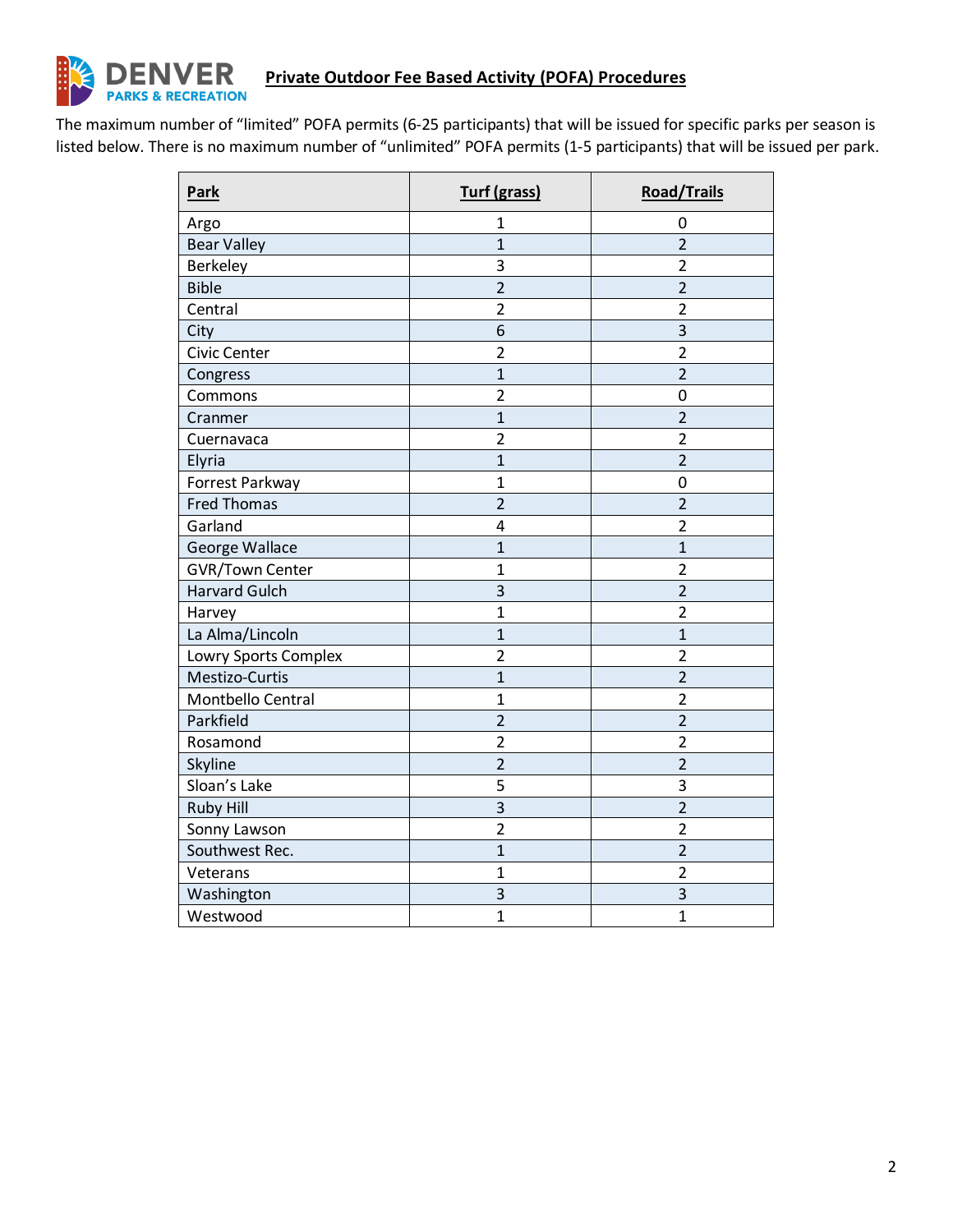

### **Application Process**

Applications will be typically accepted during the first two full weeks of February for April-September permits, and the first two full weeks of September for October-March permits. Exact dates and instructions will be published on our website each year. Only one application per park will be accepted. Applications must be complete and accurate.

No priority will be assigned based upon when applications were received during those weeks.

"Limited" POFA applications will be sorted by park:

# **Category 1: The number of applications received is equal or less than the maximum allowed for that park (by type – Turf and Road/Trails)**

In this case, the applicant(s) will be contacted and will be given instructions regarding requirements and deadlines for completing the application process. Additional applications for that park will be accepted on a first come, first served basis beginning on a date specified and published on our website.

# **Category 2: The number of applications received is greater than the maximum allowed for that park**

In this case, a lottery will be conducted for that park. The winner(s) of the lottery will be contacted and will be given instructions regarding requirements and deadlines for completing the application process. All other applicants for that park will be contacted. Applications will be accepted on a first come, first served basis for remaining sites beginning on a date specified and published on our website

#### **Fees**

There will be no pro-ration of fees for POFA permits that are less than 6 months. Each POFA permittee must pay the full, applicable 6 month fee.

Applicants must provide all required documentation and make payment in full by the deadline established. If the required documentation and payment are not received, the POFA permit may be issued to another applicant.

Permits are not renewable nor does a permittee of a given park have any priority for that park during future seasons.

POFA Parks are divided into two fee categories

- **Tier 1** (City Park, Sloan's Lake Park, Washington Park)
- **Tier 2** (all others)

# **Cancellation**

Once a POFA permit is issued there will be no refunds **Requirements for all POFA applications**

POFA applicants must be a minimum of 18 years old and provide the following information

- Proof of insurance
- Signed indemnification/waiver
- Additional requirements may apply